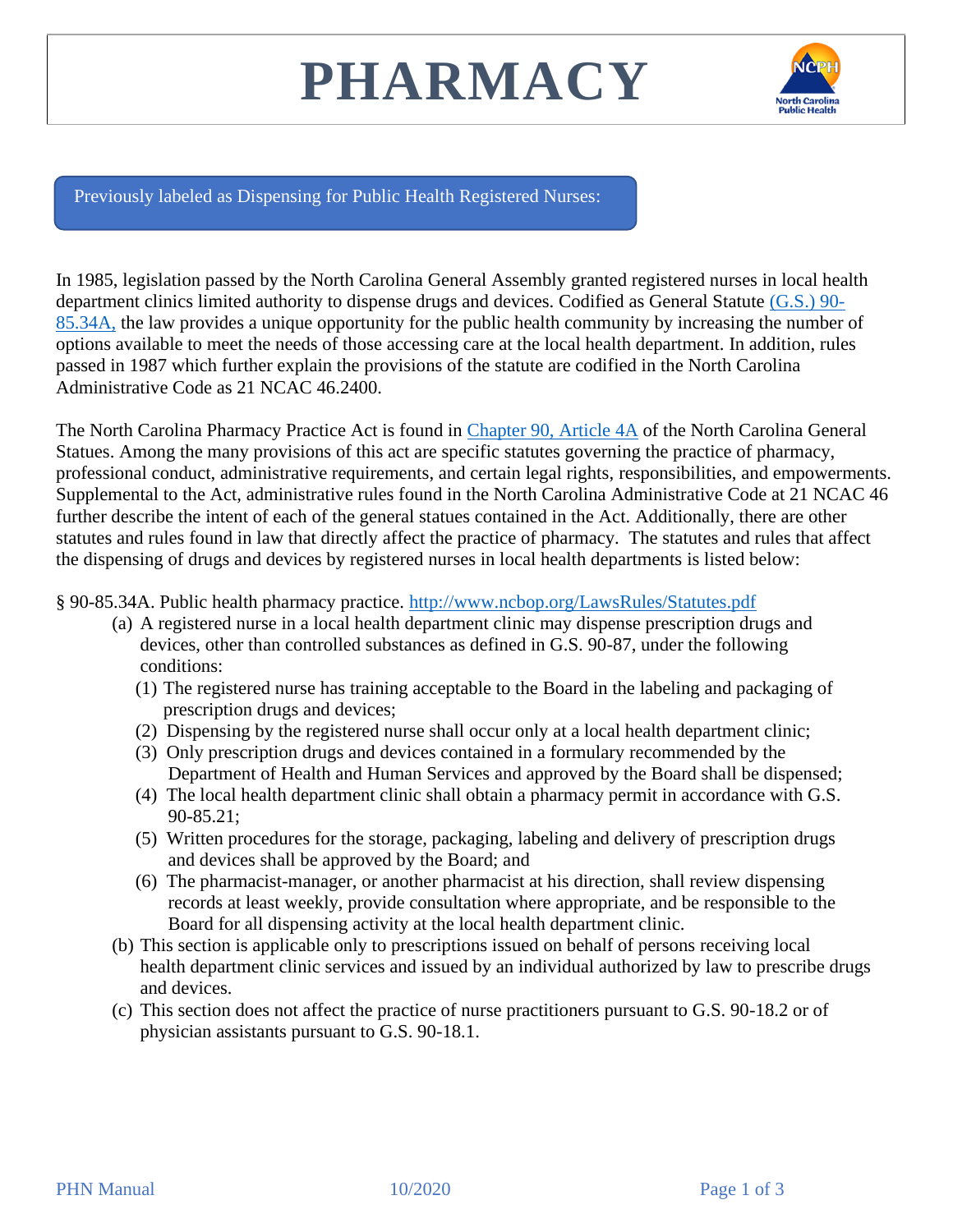## **PHARMACY**



Requirements for PHN to dispense:

Public health registered nurses must successfully complete training to dispense drugs and devices.

The drugs and devices dispensed must be on the formulary as listed in **21 NCAC 46 .2403 (**[http://www.ncbop.org/LawsRules/rules.2400.pdf\)](http://www.ncbop.org/LawsRules/rules.2400.pdf).

The following things needs to also occur:

- the agency must have a pharmacy permit
- the individual who serves as the trainer for all PHNs who will dispense must be a Registered Pharmacist; that pharmacist may also have a PHN from the agency participate as a trainer **if that nurse was properly trained in dispensing at that local health department.**
- the training must utilize materials that have been approved by the NC Board of Pharmacy such as Dispensing of Drugs by Public Health Nurses Part 1 and Dispensing of Drugs by Public Health Nurses Part II
- please continue to create, provide, and send a copy of an attendance roster to the office PHNPDU each time a training is offered in your agency. Please send to Beth Murray at [beth.murray@dhhs.nc.gov](mailto:beth.murray@dhhs.nc.gov) and "cc" Amanda Fuller Moore (amanda.fullermoore@dhhs.nc.gov).

Definitions:

<http://www.ncbop.org/LawsRules/Statutes.pdf>

Dispensing Training:

The new PHN Dispensing Training is now available below. Public Health Nurse & Professional Development Unit is **no longer** offering continuing education credits in association with the training.

Your health department pharmacist may use these materials for training, but you will need to issue your own certificate of completion and maintain your own attendance and training agenda records for Accreditation and the Board of Pharmacy.

Dispensing Training Content:

- [Dispensing of Drugs by Public Health Registered Nurses Instructional Manual, updated June 2015](https://publichealth.nc.gov/lhd/dispensingTraining/DispensingofDrugsforPublicHealthNursesManual-June-2015.pdf) (PDF, 779 KB)
- [Dispensing of Drugs by Public Health Registered Nurses Training Agenda, updated June 2015](https://publichealth.nc.gov/lhd/dispensingTraining/DispensingofDrugsbyPublicHealthNursesAgenda-June-2015-PharmacistVersion.pdf) (PDF, 14 KB)